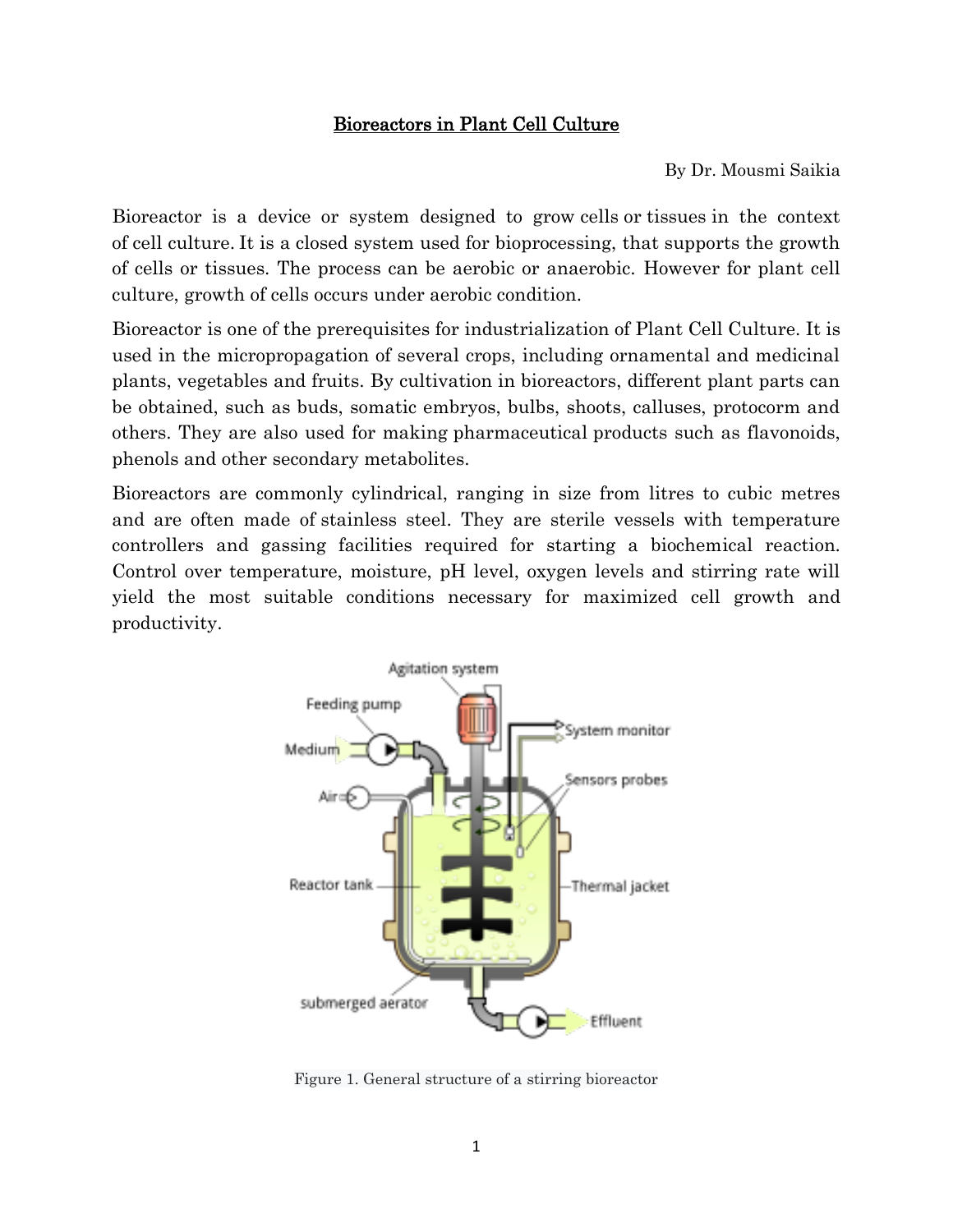Bioreactor design specific for plant cell is important for the production of secondary metabolites using cell culture techniques. Based on the structure, plant cell bioreactor can mainly be divided as 5 types:

- Mechanical stirring,
- Air-lifting,
- Bubbling,
- Nutrient mist and
- Temporary immersion bioreactors.

These bioreactors have some characteristics in common that they can provide well mixed media and sterile air. Different from shaking flask, that the shaking will allow the media contact with air in the flask continuously, the media in bioreactor should be stirred or lifted by air bubbles, or mixed with air and then provide to cultured cells or tissues. Therefore, provision of air becomes very important for bioreactors. In bioreactors, there are several sensors monitoring the pH changes, temperature, dissolved oxygen (DO) and generated bubbles, the automated bioreactor can control these indexes following the order set by the operators.

Usually, the mechanical stirring bioreactor can produce highest DO index, however, it is not used widely in plant cell and tissue culture, because they are sensitive to shear force.

In case of **air-lift and bubbling bioreactors**, they have similar structures and used quite often in plant cell and tissue culture. In hairy root culture, the bioreactors are always equipped with layers of meshes made of stainless steel, to provide attaching area for hairy roots.

The nutrient mist and temporary immersion bioreactors have similar characteristics and they are both used for tissue culture, such like hairy root, adventitious root, shoots, bud clusters. They are all composed of two parts, media storage part and tissue culture part. After mixing of media and sterile air, for nutrient mist bioreactor, the media is sprayed through atomizer into tiny droplets on the surface of cultured tissues, and for temporary immersion bioreactor, the media is pumped to the culture part and maintain for short time and then the media is recovered to storage tank.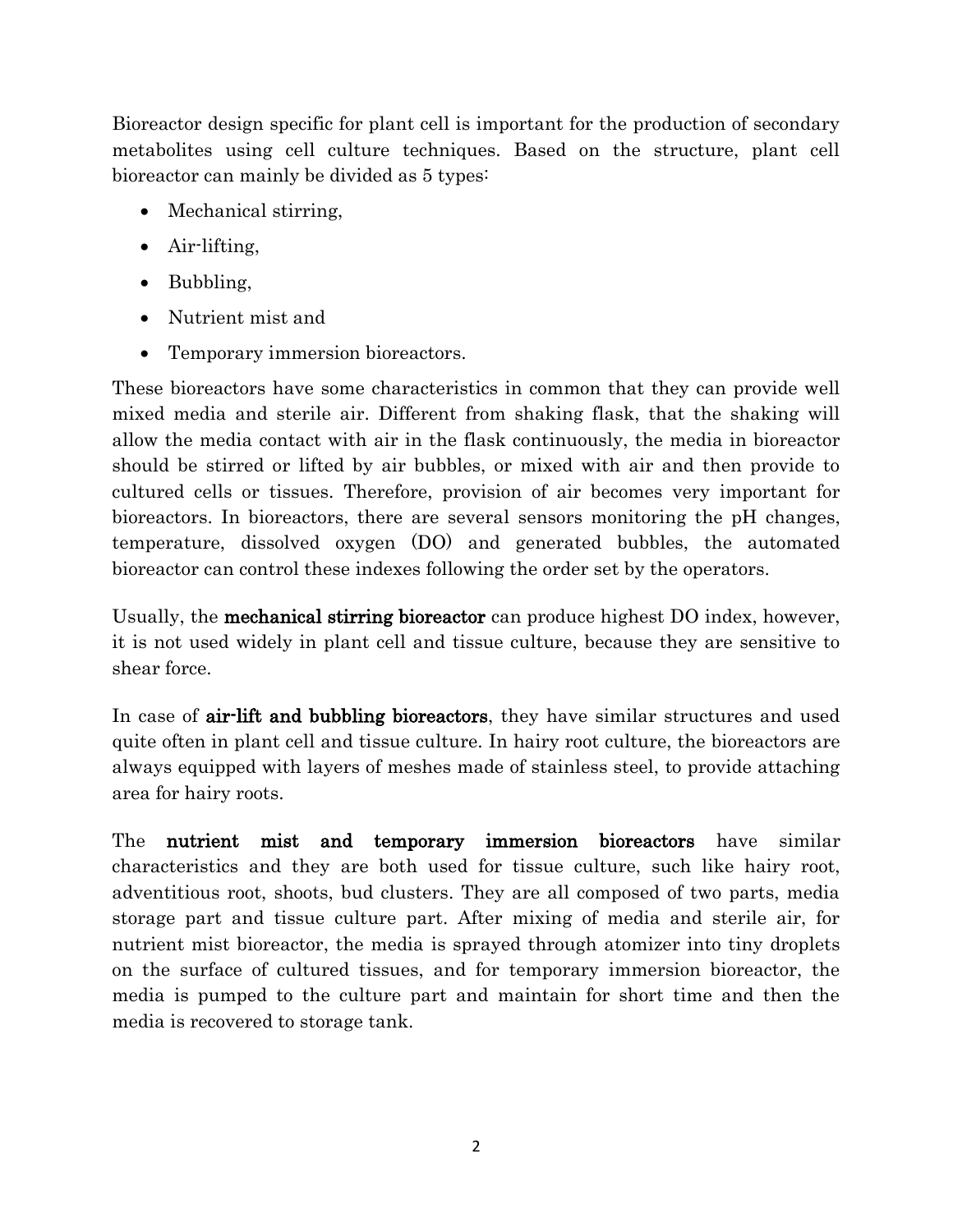

Figure 2.Temporary immersion bioreactor (TIB): The transfer of the medium to the plant culture vessel occurs by a positive pressure of the air pump and the explants are temporarily immersed, after this, the air pump starts and the medium returns to the culture medium reservoir (A) scheme, (B) picture.



Figure 3: Nutrient Mist Bioreactor: A) Hairy Root [culture scheme, B\)](https://link.springer.com/protocol/10.1007/978-1-4939-3332-7_17) Platycodon grandiflorum hairy roots culture picture by Joanna [Giebułtowicz](https://www.researchgate.net/profile/Joanna_Giebuttowicz)